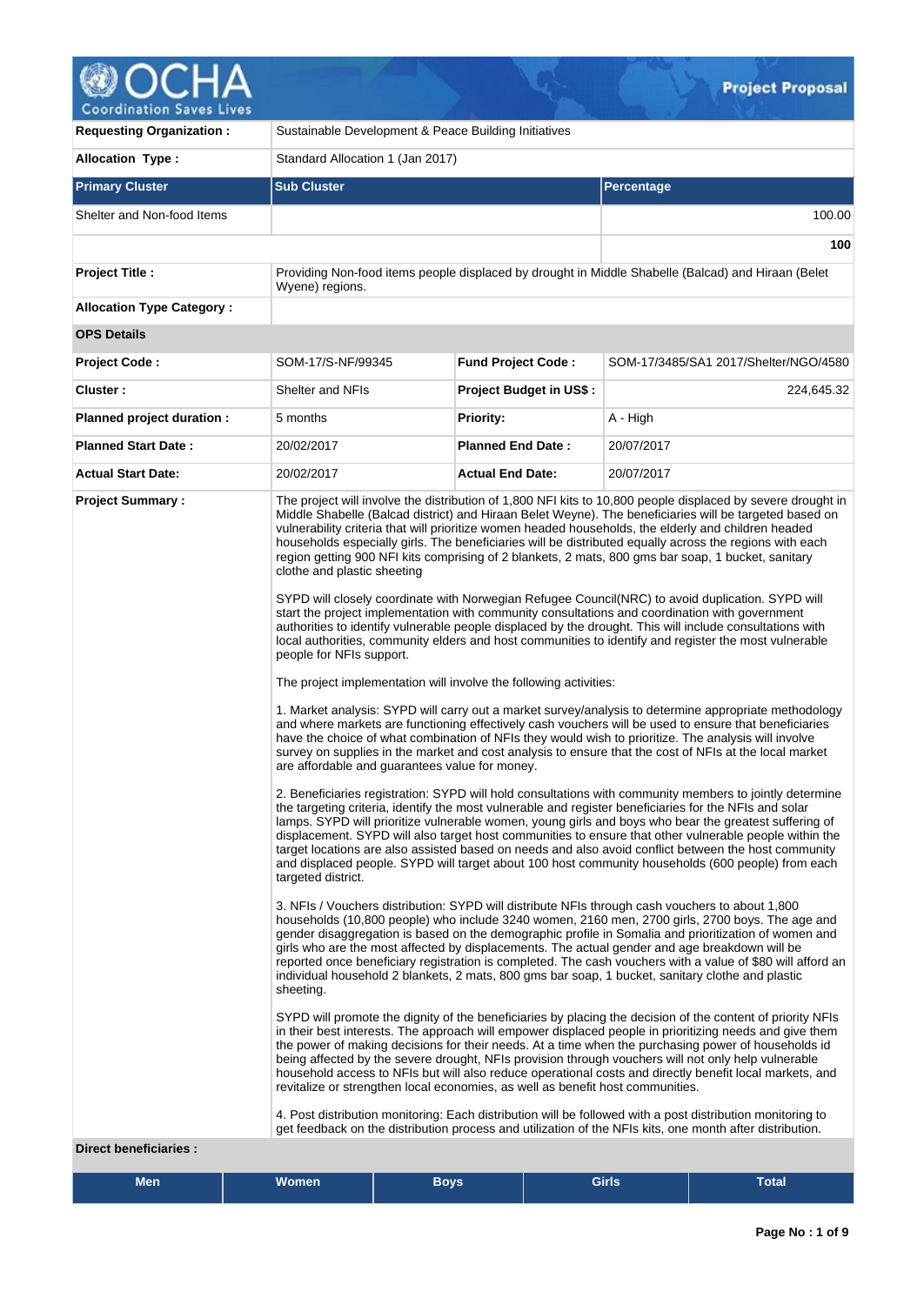| 2,160                                                                                                                                                                                                                                                                                                                                                                                                                                                                                                                                                                                                                                                                                                                                                                                                                                                                                                                                                                                                                                                                                                                                                                                                                                    | 3,240                                     | 2.700               |             | 2,700                       | 10,800       |  |  |  |  |
|------------------------------------------------------------------------------------------------------------------------------------------------------------------------------------------------------------------------------------------------------------------------------------------------------------------------------------------------------------------------------------------------------------------------------------------------------------------------------------------------------------------------------------------------------------------------------------------------------------------------------------------------------------------------------------------------------------------------------------------------------------------------------------------------------------------------------------------------------------------------------------------------------------------------------------------------------------------------------------------------------------------------------------------------------------------------------------------------------------------------------------------------------------------------------------------------------------------------------------------|-------------------------------------------|---------------------|-------------|-----------------------------|--------------|--|--|--|--|
| <b>Other Beneficiaries:</b>                                                                                                                                                                                                                                                                                                                                                                                                                                                                                                                                                                                                                                                                                                                                                                                                                                                                                                                                                                                                                                                                                                                                                                                                              |                                           |                     |             |                             |              |  |  |  |  |
| <b>Beneficiary name</b>                                                                                                                                                                                                                                                                                                                                                                                                                                                                                                                                                                                                                                                                                                                                                                                                                                                                                                                                                                                                                                                                                                                                                                                                                  | <b>Men</b>                                | Women               | <b>Boys</b> | <b>Girls</b>                | <b>Total</b> |  |  |  |  |
| Internally Displaced People                                                                                                                                                                                                                                                                                                                                                                                                                                                                                                                                                                                                                                                                                                                                                                                                                                                                                                                                                                                                                                                                                                                                                                                                              | 2.160                                     | 3,240               | 2,700       | 2.700                       | 10,800       |  |  |  |  |
| <b>Indirect Beneficiaries:</b>                                                                                                                                                                                                                                                                                                                                                                                                                                                                                                                                                                                                                                                                                                                                                                                                                                                                                                                                                                                                                                                                                                                                                                                                           |                                           |                     |             |                             |              |  |  |  |  |
| Indirect beneficiaries will include local business owners who will get market when beneficiaries buy NFis from the market.                                                                                                                                                                                                                                                                                                                                                                                                                                                                                                                                                                                                                                                                                                                                                                                                                                                                                                                                                                                                                                                                                                               |                                           |                     |             |                             |              |  |  |  |  |
| <b>Catchment Population:</b>                                                                                                                                                                                                                                                                                                                                                                                                                                                                                                                                                                                                                                                                                                                                                                                                                                                                                                                                                                                                                                                                                                                                                                                                             |                                           |                     |             |                             |              |  |  |  |  |
| other people within the catchment areas targeted - Belet Weyne and Balcad include host communities in those regions.                                                                                                                                                                                                                                                                                                                                                                                                                                                                                                                                                                                                                                                                                                                                                                                                                                                                                                                                                                                                                                                                                                                     |                                           |                     |             |                             |              |  |  |  |  |
| Link with allocation strategy :                                                                                                                                                                                                                                                                                                                                                                                                                                                                                                                                                                                                                                                                                                                                                                                                                                                                                                                                                                                                                                                                                                                                                                                                          |                                           |                     |             |                             |              |  |  |  |  |
| The project is in line with the Somalia Humanitarian Fund (SHF) 2017 First Standard Allocation (SHF-2017-SA1) and will complement the<br>CERF Underfunded Emergencies allocation for Somalia in scaling up access to NFIs for drought displaced people in Hiraan, Lower<br>Shabelle and Middle Shabelle regions. The project is also in line with the Shelter Cluster Strategic Operating Framework 2016-2018 and will<br>provide minimum standards in provision of NFIs through use of cash and voucher-based programming whenever possible.<br>The project is in line with the 2017 HRP overall strategic priorities and shelter cluster objectives. It will contribute to the 2017 HRP strategic<br>objectives: SO1. Provide life-saving and life-sustaining integrated multi-sectoral assistance to reduce acute humanitarian needs among the<br>most vulnerable people; SO3: Reinforce the protection of the displaced, and other vulnerable groups at risk. The project will also support the<br>achievement of the following Shelter cluster objectives:<br>1. Contribute to the protection of newly displaced people, refugee returns and those affected by natural hazards by providing NFIs to people<br>displaced by drought. |                                           |                     |             |                             |              |  |  |  |  |
| <b>Sub-Grants to Implementing Partners:</b>                                                                                                                                                                                                                                                                                                                                                                                                                                                                                                                                                                                                                                                                                                                                                                                                                                                                                                                                                                                                                                                                                                                                                                                              |                                           |                     |             |                             |              |  |  |  |  |
| <b>Partner Name</b>                                                                                                                                                                                                                                                                                                                                                                                                                                                                                                                                                                                                                                                                                                                                                                                                                                                                                                                                                                                                                                                                                                                                                                                                                      |                                           | <b>Partner Type</b> |             | <b>Budget in US\$</b>       |              |  |  |  |  |
|                                                                                                                                                                                                                                                                                                                                                                                                                                                                                                                                                                                                                                                                                                                                                                                                                                                                                                                                                                                                                                                                                                                                                                                                                                          |                                           |                     |             |                             |              |  |  |  |  |
| Other funding secured for the same project (to date) :                                                                                                                                                                                                                                                                                                                                                                                                                                                                                                                                                                                                                                                                                                                                                                                                                                                                                                                                                                                                                                                                                                                                                                                   |                                           |                     |             |                             |              |  |  |  |  |
|                                                                                                                                                                                                                                                                                                                                                                                                                                                                                                                                                                                                                                                                                                                                                                                                                                                                                                                                                                                                                                                                                                                                                                                                                                          | <b>Other Funding Source</b>               |                     |             | <b>Other Funding Amount</b> |              |  |  |  |  |
|                                                                                                                                                                                                                                                                                                                                                                                                                                                                                                                                                                                                                                                                                                                                                                                                                                                                                                                                                                                                                                                                                                                                                                                                                                          |                                           |                     |             |                             |              |  |  |  |  |
| Organization focal point :                                                                                                                                                                                                                                                                                                                                                                                                                                                                                                                                                                                                                                                                                                                                                                                                                                                                                                                                                                                                                                                                                                                                                                                                               |                                           |                     |             |                             |              |  |  |  |  |
| <b>Name</b>                                                                                                                                                                                                                                                                                                                                                                                                                                                                                                                                                                                                                                                                                                                                                                                                                                                                                                                                                                                                                                                                                                                                                                                                                              | <b>Title</b>                              | <b>Email</b>        |             | <b>Phone</b>                |              |  |  |  |  |
| Hassan Ali Hassan                                                                                                                                                                                                                                                                                                                                                                                                                                                                                                                                                                                                                                                                                                                                                                                                                                                                                                                                                                                                                                                                                                                                                                                                                        | Acting Executive Director,<br><b>SYPD</b> | director@sypd.org   |             | +25261-5521100              |              |  |  |  |  |
| <b>BACKGROUND</b>                                                                                                                                                                                                                                                                                                                                                                                                                                                                                                                                                                                                                                                                                                                                                                                                                                                                                                                                                                                                                                                                                                                                                                                                                        |                                           |                     |             |                             |              |  |  |  |  |
| 1. Humanitarian context analysis                                                                                                                                                                                                                                                                                                                                                                                                                                                                                                                                                                                                                                                                                                                                                                                                                                                                                                                                                                                                                                                                                                                                                                                                         |                                           |                     |             |                             |              |  |  |  |  |
| The humanitarian situation in Somalia has worsened over the last six months. According to the FSNAU assessment released in September<br>2016, the number of people who require direct humanitarian assistance increased to 3.9 million up from 3.7 reported in June 2016. In<br>January 2017, while the number of people who require humanitarian support has not changed since the FSNAU assessment report in<br>September 2016, the severity of the drought conditions has worsened to near famine (FSNAU Food Security alert, 16 January 2017). This<br>has been due to severe drought conditions as a result of the failure of three consecutive rainy seasons during 2015-2016, followed by a<br>prolonged dry season Hagaa (July-September 2016) and significantly below-average Deyr rainfall (October-December 2016).<br>2. Needs assessment                                                                                                                                                                                                                                                                                                                                                                                     |                                           |                     |             |                             |              |  |  |  |  |

Combined, the regions of Hiraan and Middle Shabelle host some 205,000 IDPs or 18.6% of the total IDP population in Somalia (UNHCR, 2016). The majority of IDPs live in deplorable living conditions characterized by lack of adequate access to shelter, food and save drinking water. Total livestock loss and pastoral destitution, lack of incomes and crop yields for high potential agro pastoral areas due to severe droughts has led to distress migration out of rural areas to towns causing high destitution and pressure on host communities as most of them did not move with shelter or NFIs. As drought conditions persist, it is highly anticipated that more people will abandon their localities to urban areas to survive.

According to a rapid assessment conducted by SYPD between 15 and 19 January 2017 (attached), 85 percent of the IDPs in Jowhar, Balad, Bula Barte, Matabaan and Afgooye lack access to adequate shelter and NFIs having received no shelter/NFI support recently. In Bula Barde, up to 600 freshly IDPs have camped in two settlements where they require life-saving shelter/NFI support. Up to 1,500 and 400 households have been confirmed to have arrived in Afgooye and areas in Middle Shabelle respectively and also require urgent assistance in the form of NFIs and other protection services. SYPD's recent assessment also coincides with the findings of a multi-agency assessment conducted by SYPD and other NGOs in Belet Weyne in Decemer 2016 (attached).

## **3. Description Of Beneficiaries**

The project will directly benefit a total of 10,800 people who include 3,240 women, 2,160 men, 2,700 girls and 2,700 boys IDPs and host community mainly from agro-pastoral and pastoralist communities displaced by drought in Hiraan (Belt Weyne) and Middle Shabelle (Balcad). The beneficiary disaggregation is based on the vulnerability levels where women and children are the most affected by the drought. However, actual breakdown will be provided after the beneficiary registration exercise.

## **4. Grant Request Justification**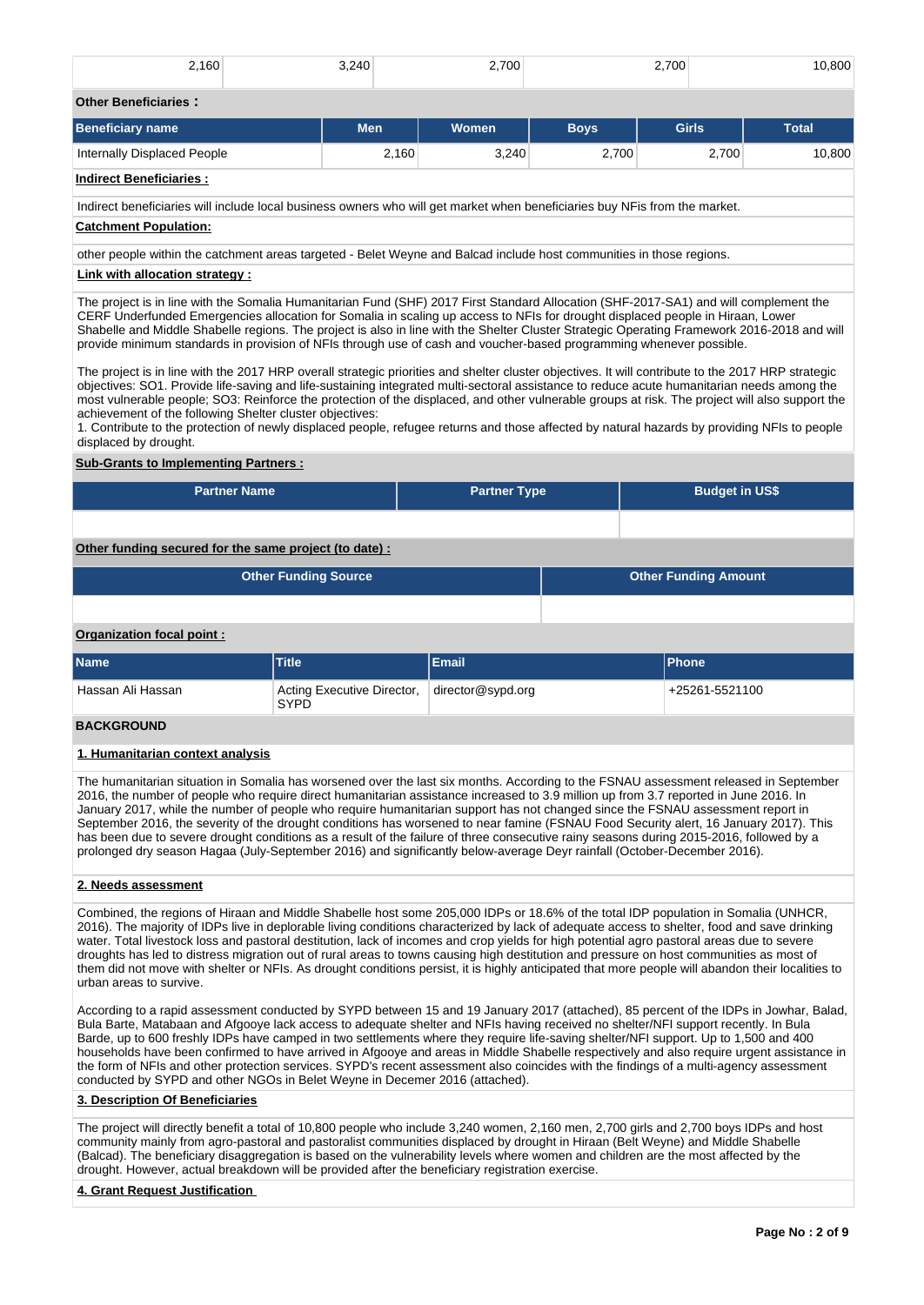Over 90 percent of the people displaced by drought are women and children who have been left behind as men and young boys moved away with livestock. The project will provide life-saving support and strengthen their protection by providing NFIs to the most vulnerable. The grant will support the provision of NFIs for 10,800 distressed migrants in Hiraan, Middle Shabelle and Lower Shabelle. The grant will complement other partners' interventions in food security, WASH, Nutrition, and other clusters to provide an integrated response to severe drought conditions.

## **5. Complementarity**

The shelter project will complement the CERF allocation by targeting Hiraan, Middle Shabelle and Lower Shabelle to ensure strategic coverage of more beneficiaries while the CERF allocation targets Bay, Gedo and Lower Juba regions. The project will promote cross– sectoral complementarity with an unconditional cash transfer programme in Hiraan being implemented by SYPD in partnership with FAO, and WASH projects in Lower Shabelle and Middle Shabelle being implemented by SYPD in partnership with Diakhonie international (DKH).

The project will also build on SYPD Shelter project funded under 2016 SHF allocation in Baidoa and expand humanitarian response in other regions. The project will also complement CERF allocation to UNHCR and IOM by targeting other areas (Hiraan, Lower Shabelle and Middle Shabelle) in order to expand coverage and avoid duplication. SYPD shelter project will complement other projects that SYPD is submitting to the WASH, Food Security and Nutrition clusters to be able to provide a system-wide approach to respond to consequences of severe drought conditions in Somalia including AWD, increased vulnerability for host community and influx of IDPs displaced by drought. The complementarity in project implementation will also strengthen efficiency in humanitarian response but also ensure value for money by reducing the net operational and transaction costs in response.

## **LOGICAL FRAMEWORK**

## **Overall project objective**

The overall objective of the project is to support the provision of emergency NFIs for people displaced by severe drought conditions in Middle Shabelle and Hiraan regions.

## **Shelter and Non-food Items**

| <b>Cluster objectives</b>                                                                                           | <b>Strategic Response Plan (SRP) objectives</b> | <b>Percentage of activities</b> |
|---------------------------------------------------------------------------------------------------------------------|-------------------------------------------------|---------------------------------|
| Contribute to the protection of newly<br>displaced people, refugee returns and those<br>affected by natural hazards | Somalia HRP 2017                                | 100                             |

**Contribution to Cluster/Sector Objectives :** The project will contribute to the shelter cluster objective of protection newly displaced people and those affected by natural hazards by distributing NFIs and solar rechargeable lamps. It is also in line with the Shelter Cluster Strategic Operating Framework, 2016-2018 and by seeking to provide minimum standards in provision of NFIs through use of cash and voucherbased programming whenever possible.

Overall, the project will contribute to the 2017 HRP strategic priorities by providing the much needed NFIs and will contribute to life-saving and life-sustaining integrated multi-sectoral assistance to reduce acute humanitarian needs among the most vulnerable people and reinforce the protection of the displaced, and other vulnerable groups at risk.

## **Outcome 1**

Improved protective environment for vulnerable people displaced by severe drought by providing appropriate Non-food items

#### **Output 1.1**

#### **Description**

Most vulnerable people displaced by drought and host communities have access to appropriate Non-food items

#### **Assumptions & Risks**

SYPD envisages unimpeded humanitarian access to the Belet Weyne and Balcad to allow access to beneficiaries throughout the project period.

## **Activities**

#### **Activity 1.1.1**

## **Standard Activity : Not Selected**

SYPD will hold community consultations with leaders, local communities and authorities during the beneficiary identification and registration to identify the most vulnerable people and register 1800 households (10,800 people) for NFIs distribution.

#### **Activity 1.1.2**

#### **Standard Activity : Provision of NFIs through vouchers/cash distributions**

SYPD will give out cash vouchers to 10,800 registered beneficiaries ( 3,240 women, 2,160 men, 2,700 girls and 2,700 boys) that will enable them the redeem NFIs worth \$80 estimated to include 2 blankets, 2 mats, plastic sheeting, 15 ltr. bucket, 800 grms bar soap, sanitary cloth and a kitchen set.

## **Activity 1.1.3**

#### **Standard Activity : Not Selected**

SYPD will carry out post distribution after every NFIs voucher distribution monitoring to monitor beneficiary acquisition of the appropriate NFis and monitor the implementation progression of the project

## **Activity 1.1.4**

#### **Standard Activity : Not Selected**

SYPD will conduct market survey and analysis by visiting the markets in Belet Weyne and Balcad districts to asses their functionality and availability of appropriate NFIs. The survey will determine the effective modality of distribution to be adopted during the project implementation.

## **Activity 1.1.5**

**Standard Activity : Conducting training and mainstreaming sessions.**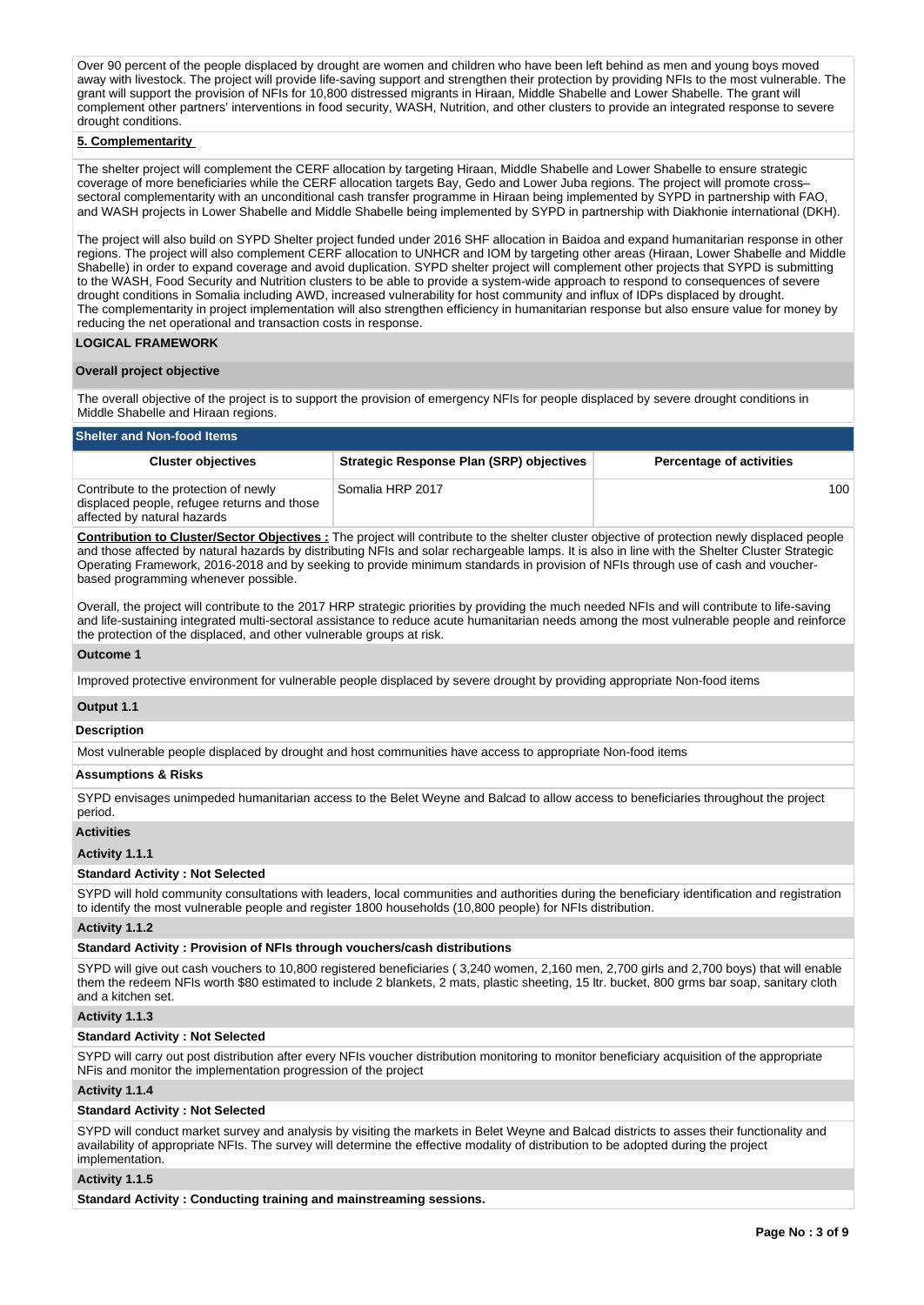SYPD will select 60 participants (30 people from each district) to be trained on the appropriate use of NFIs and DRR/self-reliance. The team to comprise of 30 women and 30 men will also be in charge of dispute resolution and project committees during the project implementation.

#### **Indicators**

|                                                                                                                                                                   |                                                                    |                                                                                           |            | <b>End cycle beneficiaries</b> |                   |  | End<br>cycle  |  |  |
|-------------------------------------------------------------------------------------------------------------------------------------------------------------------|--------------------------------------------------------------------|-------------------------------------------------------------------------------------------|------------|--------------------------------|-------------------|--|---------------|--|--|
| Code                                                                                                                                                              | <b>Cluster</b>                                                     | <b>Indicator</b>                                                                          | <b>Men</b> | <b>Women</b>                   | <b>Boys</b> Girls |  | <b>Target</b> |  |  |
| Indicator 1.1.1                                                                                                                                                   | Shelter and Non-food Items                                         | Number of those in need receiving NFIs through<br>direct distributions or vouchers.       |            |                                |                   |  | 10,800        |  |  |
| <b>Means of Verification:</b> Distribution lists, field visits during collection of items from vendors, beneficiaries interviews, post distribution<br>monitoring |                                                                    |                                                                                           |            |                                |                   |  |               |  |  |
| Indicator 1.1.2                                                                                                                                                   | Shelter and Non-food Items                                         | Number of Market Surveys and analysis<br>undertaken = $2(1$ market survey in each region) |            |                                |                   |  |               |  |  |
|                                                                                                                                                                   | <b>Means of Verification:</b> Market Survey report                 |                                                                                           |            |                                |                   |  |               |  |  |
| Indicator 1.1.3                                                                                                                                                   | Shelter and Non-food Items                                         | Percentage of distributions having undergone<br><b>PDM</b>                                |            |                                |                   |  | 100           |  |  |
|                                                                                                                                                                   | <b>Means of Verification:</b> Post distribution monitoring reports |                                                                                           |            |                                |                   |  |               |  |  |
| Indicator 1.1.4                                                                                                                                                   |                                                                    | Shelter and Non-food Items   Number of participants trained                               |            |                                |                   |  | 60            |  |  |
|                                                                                                                                                                   | <b>Means of Verification:</b> Training reports                     |                                                                                           |            |                                |                   |  |               |  |  |
|                                                                                                                                                                   | <b>Additional Targets:</b>                                         |                                                                                           |            |                                |                   |  |               |  |  |

# **M & R**

## **Monitoring & Reporting plan**

Before the commencement of project activities, SYPD will undertake rapid market surveys in order to determine the market functionality and make decision on the NFIs distribution modality. SYPD will adopt cash or voucher driven approach in the distribution of NFIs to affected households in locations where markets are fully functional and establish the baseline against which to monitor during project **implementation** 

A monitoring and evaluation officer has been budgeted under this project to to closely monitor project activities on daily basis and to ensure that all activities are being undertaken effectively to realize desired goals and outputs. The M&E officer will employ both qualitative and quantitative methodologies including structured interviews with Key Informants (KI), questionnaires, Focus Group Discussions, and direct site observations. Survey data will be analysed using relevant software such as NVivo for qualitative data and SPSS for quantitative data. High resolution photos with GPS locations and videos will be captured throughout project implementation. SYPD senior management will carry out frequent monitoring visits to project sites to assess the progress in project implementation and identify any challenges.

SYPD will also establish a project implementation committee in every village with equal representation from women and men gender. The 10 member project implementation committee will working closely with the project teams to oversee the project implementation and resolve any disputes arising.

Post distribution monitoring will also get beneficiary feedback on the overall implementation of the project. Every distribution will be followed be a post distribution exercise to ensure that grievances are addressed promptly and re-planning is adopted as necessary. Full bio-metric data pertaining to beneficiaries including full names and telephone contacts will be collected and original thump prints obtained from each household after receiving the NFI kit to facilitate future PDM exercises. Progress reports will be submitted to SHF as per the timelines indicated in the grant agreement. For effective coordination with other entities providing shelter response, SYPD will submit program activities and target groups through the 4W matrix cluster reporting system.

Once the cash modality has been selected, SYPD will form a monitoring team comprising of monitoring officer and beneficiary committees to keep on checking the quality of NFIs provided by the vendors to ensure that value for money and sustainability is maintained and beneficiaries get the best quality possible. The monitoring team will also engage with vendors to identify and address any challenges that may arise.

## **Workplan**

| <b>Activitydescription</b>                                                                                                                                                                                                                                                                                                          | Year | $\overline{2}$ |              |              |                         | 6            |              | 8 | 9 | 10. |  |
|-------------------------------------------------------------------------------------------------------------------------------------------------------------------------------------------------------------------------------------------------------------------------------------------------------------------------------------|------|----------------|--------------|--------------|-------------------------|--------------|--------------|---|---|-----|--|
| Activity 1.1.1: SYPD will hold community consultations with leaders, local<br>communities and authorities during the beneficiary identification and registration to<br>identify the most vulnerable people and register 1800 households (10,800 people)<br>for NFIs distribution.                                                   | 2017 | X.             | ΙX.          |              |                         |              |              |   |   |     |  |
| Activity 1.1.2: SYPD will give out cash vouchers to 10,800 registered beneficiaries (<br>3,240 women, 2,160 men, 2,700 girls and 2,700 boys) that will enable them the<br>redeem NFIs worth \$80 estimated to include 2 blankets, 2 mats, plastic sheeting,<br>15 ltr. bucket, 800 grms bar soap, sanitary cloth and a kitchen set. | 2017 | <b>X</b>       | $\mathsf{X}$ | $\mathsf{X}$ | $\times$                | $\mathsf{x}$ |              |   |   |     |  |
| Activity 1.1.3: SYPD will carry out post distribution after every NFIs voucher<br>distribution monitoring to monitor beneficiary acquisition of the appropriate NFis<br>and monitor the implementation progression of the project                                                                                                   | 2017 |                | $X$ $X$      |              | $\mathsf{I} \mathsf{X}$ | $\mathsf{X}$ | $\mathsf{x}$ |   |   |     |  |
| Activity 1.1.4: SYPD will conduct market survey and analysis by visiting the<br>markets in Belet Weyne and Balcad districts to asses their functionality and<br>availability of appropriate NFIs. The survey will determine the effective modality of<br>distribution to be adopted during the project implementation.              | 2017 | X              |              |              | X                       |              | X            |   |   |     |  |
| Activity 1.1.5: SYPD will select 60 participants (30 people from each district) to be<br>trained on the appropriate use of NFIs and DRR/self-reliance. The team to<br>comprise of 30 women and 30 men will also be in charge of dispute resolution and<br>project committees during the project implementation.                     | 2017 |                | X            | $\mathsf{x}$ |                         |              |              |   |   |     |  |
| <b>OTHER INFO</b>                                                                                                                                                                                                                                                                                                                   |      |                |              |              |                         |              |              |   |   |     |  |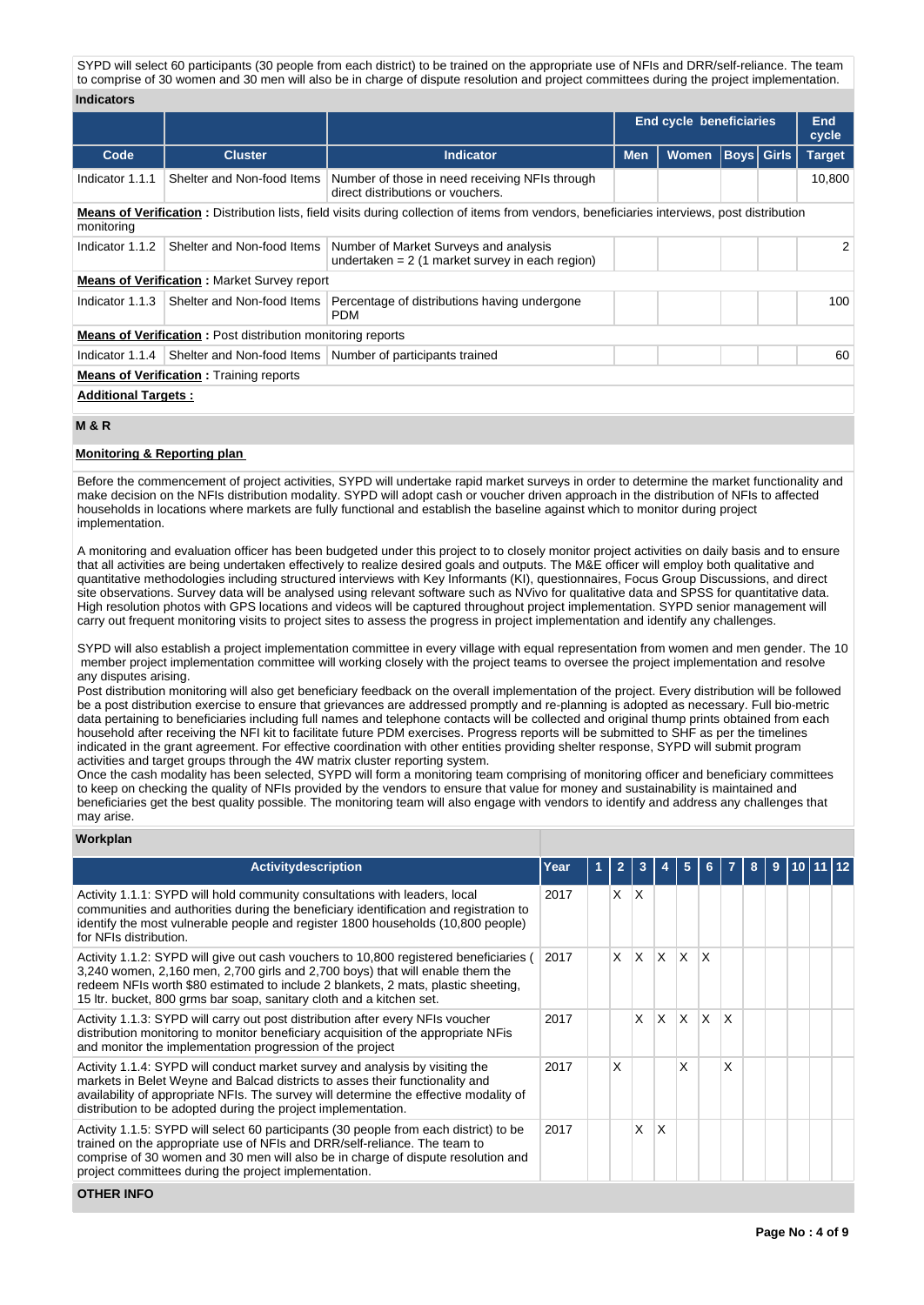# **Accountability to Affected Populations**

SYPD will ensure accountability to affected population by ensuring beneficiary involvement throughout project cycle from needs identification, beneficiary selection and participation in project implementation. SYPD will also mainstream accountability to affected people by establishing project implementation committees to help in beneficiary registration, dispute resolutions and community feedback. The project committees and dispute resolution mechanism will comprise of equal gender of 5 men and 5 women in each project site to receive, address and escalate any major concerns to SYPD project implementation team.

Through post distribution monitoring, SYPD will strengthen accountability to affected people to ensure that their views and feedback is factored in project implementation and subsequent re-planning. To ensure independence of results from beneficiaries' feedback, SYPD will contract third party monitors to carryout post implementation beneficiary feedback on effectiveness and appropriateness of response activities.

#### **Implementation Plan**

SYPD will start the project implementation process with community consultations and coordination with government authorities to identify vulnerable people who have been displaced by the drought and vulnerable host households burdened by hosting huge families displaced by the severe drought. This will include consultations with local authorities, community elders and host communities to identify the most vulnerable people and register beneficiaries.

SYPD will also undertake rapid market surveys in order to determine the market functionality and make decision on the NFIs distribution modality. SYPD will adopt cash or voucher driven approach in the distribution of NFIs to affected households. In locations where markets are fully functional, SYPD will give out cash grants equivalent to the standard and market price of a standard NFI kit containing Kitchen set, 2 pieces of prayer mats, plastic sheeting, sanitary clothe, 15 ltr bucket, 800 grms of Soap, and 2 blankets valued at \$80.

SYPD will establish a project implementation committee in every village with equal representation from women and men gender. The 10 member project implementation committee will working closely with the project teams oversee the project implementation and resolve any disputes arising. Every distribution will be followed be a post distribution exercise to ensure that grievances are addressed promptly and replanning is adopted as necessary.

### **Coordination with other Organizations in project area**

| Name of the organization             | Areas/activities of collaboration and rationale                                                                     |
|--------------------------------------|---------------------------------------------------------------------------------------------------------------------|
| Local authorities                    | Identification and registration of beneficiaries                                                                    |
| <b>Shelter Cluster</b>               | On technical quidance relating to shelter cluster SOPs and any in<br>kind supplies.                                 |
| Other organizations in the locations | Coordination in project implementation to avoid competition, reduce<br>duplication, and maximize beneficiary reach. |

## **Environment Marker Of The Project**

A: Neutral Impact on environment with No mitigation

## **Gender Marker Of The Project**

2a- The project is designed to contribute significantly to gender equality

#### **Justify Chosen Gender Marker Code**

The project will significantly contribute to gender equality by enhancing the protective environment and dignity of women, men, boy and girls displaced by the severe drought. SYPD will establish a project implementation committee of 10 members in each location with equal representation from women (5) and men (5). The committee will be an integral part of the project implementation and will advise on beneficiary feedback. The equal representation and participation of men and women in the project implementation committee will empower women in decision making during the entire project implementation.

SYPD will place the decision making in the hands of women by ensuring that beneficiaries are registered in the name of the female head and cash or vouchers are handed to the women. The use of vouchers as an implementation modality for the provision of NFIs will give women the power to make decision on the desired NFIs of their choice. The project will also include the distribution of solar rechargeable lamps which will greatly improve the protective environment of women especially against gender based violence, by providing a more secure environment at night.

#### **Protection Mainstreaming**

The project implementation will involve consultations with local beneficiaries including women, girls, boys and men to ensure that the project implementation does not cause any harm to the beneficiaries. Further consideration will be accorded to appropriate implementation arrangements such as distribution locations and timings to enhance protection levels for women. SYPD will ensure that the distribution of vouchers will be done close to households' dwellings during the day and early enough to enable women and girls time to walk back home and undertake other household activities. Where ques will be necessary, SYPD will ensure separate ques for women and men.

A dispute resolution mechanism will be established within the project implementation committee to provide avenues for raising any protection issue arising during the project implementation. The project implementation committees will include men and women and will be charged with the responsibility of identifying protection concerns among the general support to project implementation.

## **Country Specific Information**

## **Safety and Security**

There are no external security issues in the areas of project activities. However, SYPD will contract security guards during distribution of vouchers and cash transfers to help in crowd control.

#### **Access**

SYPD does not envisage security constraints in the project locations.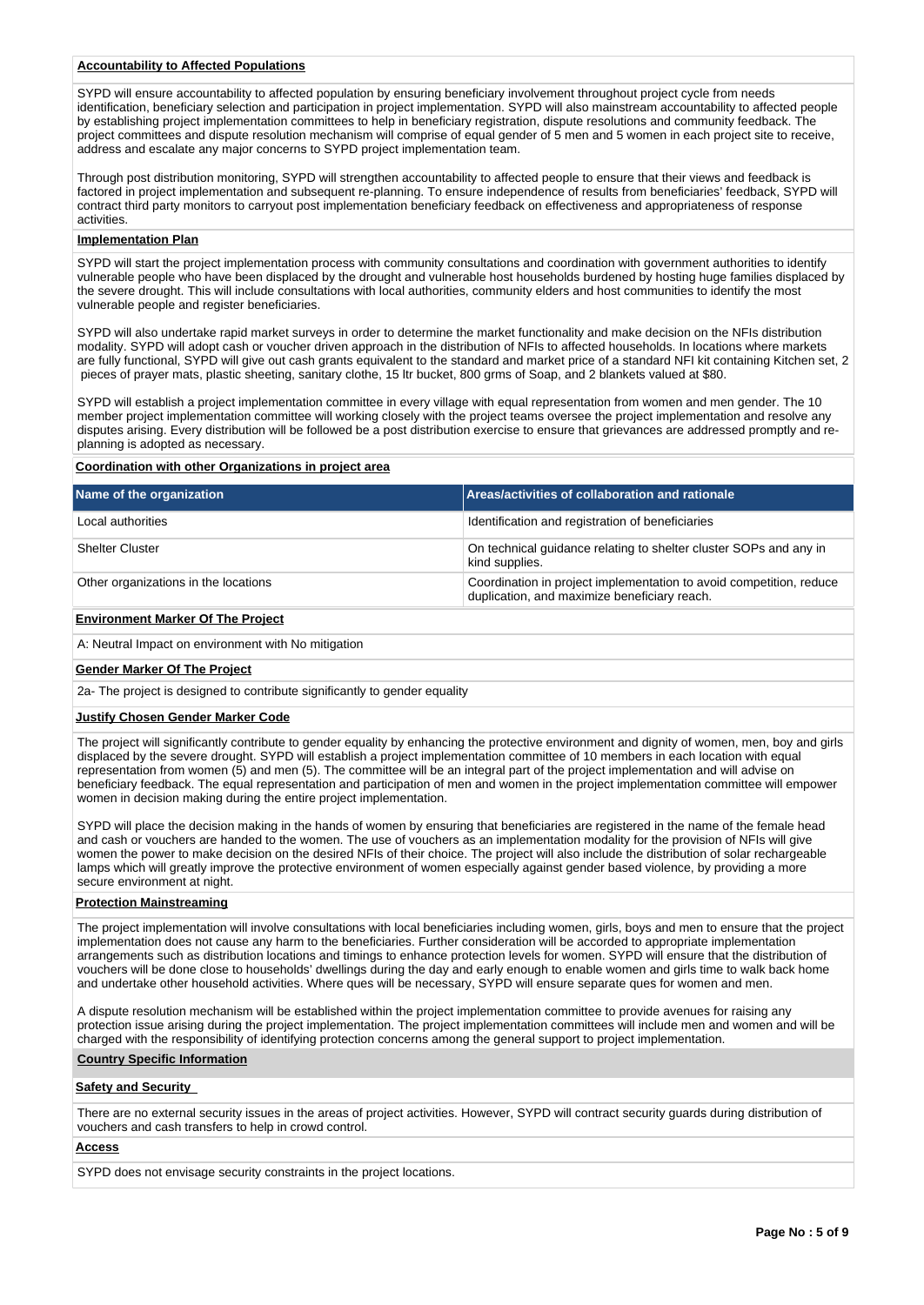# **BUDGET**

| Code          | <b>Budget Line Description</b>                                                                                                                                                                                                                                                                                                                                                                 |   | D / S   Quantity   Unit | cost                  | <b>Duration</b><br><b>Recurran</b><br>ce | $\frac{9}{6}$<br>charged<br>to CHF | <b>Total Cost</b> |
|---------------|------------------------------------------------------------------------------------------------------------------------------------------------------------------------------------------------------------------------------------------------------------------------------------------------------------------------------------------------------------------------------------------------|---|-------------------------|-----------------------|------------------------------------------|------------------------------------|-------------------|
|               | <b>Staff and Other Personnel Costs</b>                                                                                                                                                                                                                                                                                                                                                         |   |                         |                       |                                          |                                    |                   |
| 1.1           | Shelter & NFis Project Manager                                                                                                                                                                                                                                                                                                                                                                 | D |                         | $1 \mid 1,500$<br>.00 | 5                                        | 100.00                             | 7,500.00          |
|               | The Shelter & NFIs project manager will be in charge of the project implementation with main responsibilities in liaison with<br>government authorities and other partners. He will devote 100% of his time to the shelter project and will be paid 100% of his<br>time by the SHF, which includes basic pay and medical allowance as per SYPD policy.                                         |   |                         |                       |                                          |                                    |                   |
| 1.2           | Finance officer                                                                                                                                                                                                                                                                                                                                                                                | D |                         | $1 \mid 1,000$<br>.00 | 5                                        | 100.00                             | 5,000.00          |
|               | The finance officer will be based in Belet Weyne and will be in charge of financial transactions and record keeping for the NFIs<br>project. He will dedicated to the shelter project 100 percent of his time due to the demand of managing the vouchers and cash<br>transfers. 100% of the salary will be drawn from SHF which includes basic pay and medical allowance as per SYPD policies. |   |                         |                       |                                          |                                    |                   |
| 1.3           | Logistics officer                                                                                                                                                                                                                                                                                                                                                                              | D |                         | 1   800.0<br>0        | 5                                        | 50.00                              | 2,000.00          |
|               | The logistics officer will be in charge of procurement of vouchers and distributions. He will dedicated to the shelter project 50<br>percent of his time and 50% of the salary will be drawn from SHF which includes basic pay and medical allowance as per SYPD<br>policies.                                                                                                                  |   |                         |                       |                                          |                                    |                   |
| 1.4           | Community mobilizers                                                                                                                                                                                                                                                                                                                                                                           | D |                         | 2   500.0<br>$\Omega$ | 5                                        | 100.00                             | 5,000.00          |
|               | Community mobilizers will be in charge of coordinating the beneficiaries' registration and identification. The incumbents will<br>dedicate 100% of their time to the project time due to the demand of the project interactions with communities. 100% of their<br>salaries is charged to the SHF which includes basic pay and medical allowance as per SYPD policies.                         |   |                         |                       |                                          |                                    |                   |
| 1.5           | Monitoring and evaluation officer                                                                                                                                                                                                                                                                                                                                                              | D |                         | 2 2,000<br>.00        | 5                                        | 50.00                              | 10,000.00         |
|               | The monitoring and evaluations officer will be in charge of implementation monitoring and Post distribution monitoring of the<br>project activities. He will devote 50% of his time to the project and 50% of the salary will be drawn from SHF which includes basic<br>pay and medical allowance as per SYPD policies.                                                                        |   |                         |                       |                                          |                                    |                   |
| 1.6           | Vouchers distribution clerks                                                                                                                                                                                                                                                                                                                                                                   | D |                         | $2 \mid 300.0$<br>0   | 5                                        | 100.00                             | 3,000.00          |
|               | The vouchers distribution clerks will assist in managing beneficiary registers during the distribution of NFIs vouchers. The three<br>clerks will devote 100% of their time to the shelter project and 100% of their salary will be drawn from SHF which includes basic<br>pay and medical allowance as per SYPD policies.                                                                     |   |                         |                       |                                          |                                    |                   |
|               | <b>Section Total</b>                                                                                                                                                                                                                                                                                                                                                                           |   |                         |                       |                                          |                                    | 32,500.00         |
|               | <b>Supplies, Commodities, Materials</b>                                                                                                                                                                                                                                                                                                                                                        |   |                         |                       |                                          |                                    |                   |
| 2.1           | NFIs through voucher cash transfers                                                                                                                                                                                                                                                                                                                                                            | D |                         | 1800 80.00            | 1                                        | 100.00                             | 144,000.00        |
|               | The budget line will cover the distribution through voucher system, NFIs to 1,800 households (10,800 beneficiaries). The NFis<br>include, 2 mats, 2 blankets, 1 kitchen set e.t.c. Breakdown attached).                                                                                                                                                                                        |   |                         |                       |                                          |                                    |                   |
| 2.2           | Post distribution monitoring                                                                                                                                                                                                                                                                                                                                                                   | D |                         | $1 \mid 3,021$<br>.00 | 1                                        | 100.00                             | 3,021.00          |
|               | The cost will cater for monitoring the implementation process of the voucher system through the post distribution monitoring.<br>SYPD will carry out monitoring of the voucher distribution exercise. The monitoring exercise will provide beneficiary feedback on<br>the effectiveness of the project implementation.                                                                         |   |                         |                       |                                          |                                    |                   |
| 2.3           | Market survey and analysis                                                                                                                                                                                                                                                                                                                                                                     | D |                         | $1 \mid 3,000$<br>.00 | 1                                        | 100.00                             | 3,000.00          |
|               | SYPD will carry out market analysis to determine the appropriate modality of the NFIs distribution. The cost will cater costs for<br>travel, enumerators and stationary as summarized in the budget breakdown.                                                                                                                                                                                 |   |                         |                       |                                          |                                    |                   |
| 2.4           | Community consultations                                                                                                                                                                                                                                                                                                                                                                        | D |                         | $1 \mid 3,020$<br>.00 | 1                                        | 100.00                             | 3,020.00          |
|               | The cost will support community consultations at the initial beneficiary identification and registration, and secure land tenure<br>mainstreaming. The cost is based on the component costs of stationary, incentives and refreshments during the community<br>meetings.                                                                                                                       |   |                         |                       |                                          |                                    |                   |
|               |                                                                                                                                                                                                                                                                                                                                                                                                |   |                         |                       |                                          |                                    |                   |
|               | <b>Section Total</b>                                                                                                                                                                                                                                                                                                                                                                           |   |                         |                       |                                          |                                    | 153,041.00        |
| <b>Travel</b> |                                                                                                                                                                                                                                                                                                                                                                                                |   |                         |                       |                                          |                                    |                   |
| 5.1           | Travel by director for oversight and coordination                                                                                                                                                                                                                                                                                                                                              | D |                         | $1 \mid 1,000$<br>.00 | $\overline{2}$                           | 100.00                             | 2,000.00          |
|               | The cost will cater for the travel to project sites for the executive director at least two times over the project implementation period<br>@1000 round trip                                                                                                                                                                                                                                   |   |                         |                       |                                          |                                    |                   |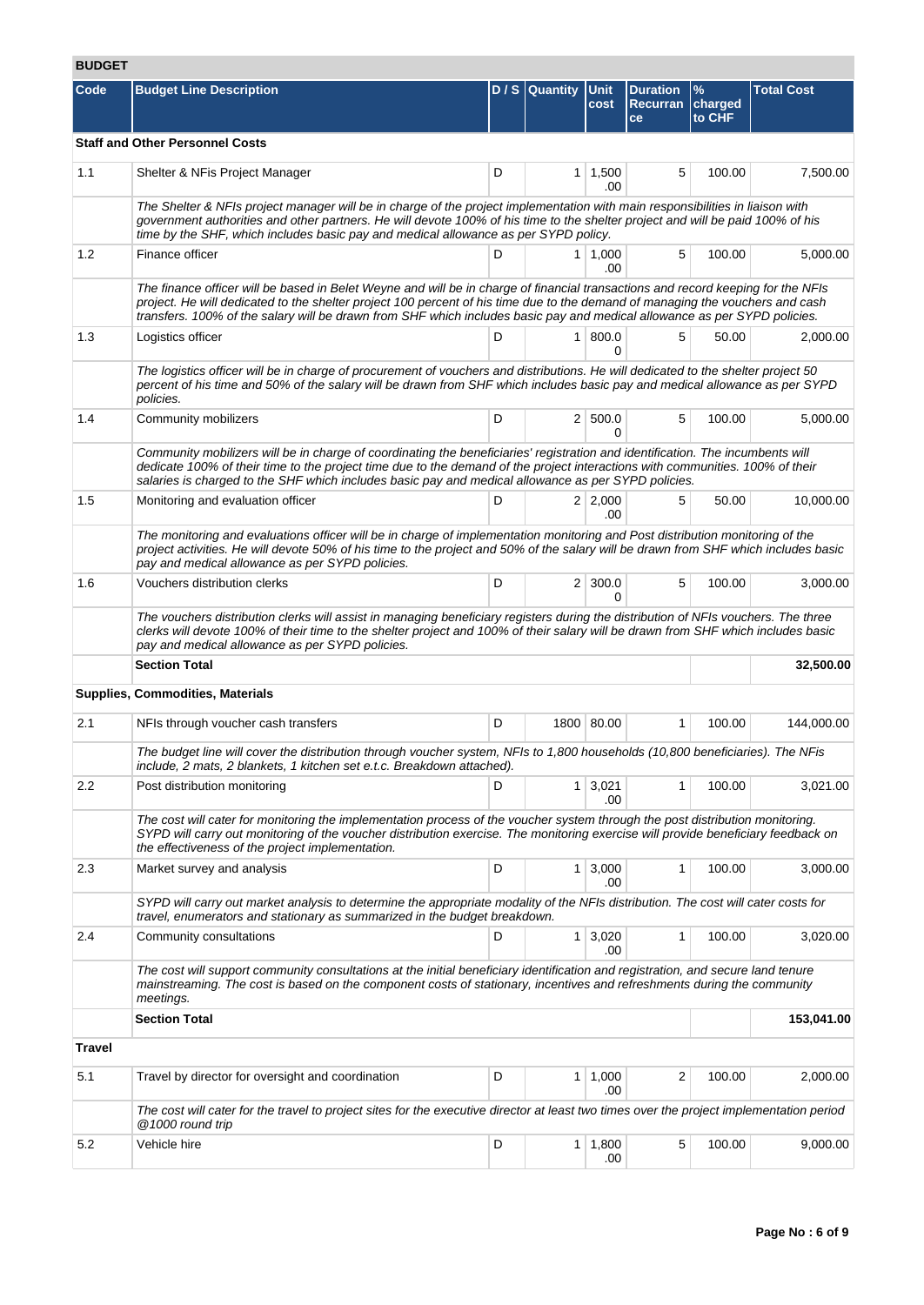|                   | he vehicle will support the implementation of the shelter project activities by providing transport of staff to project sites and<br>monitoring the implementation of project activities. It will not be shared with other programme activities due to the nature of the<br>project. |   |                |                       |              |        |            |
|-------------------|--------------------------------------------------------------------------------------------------------------------------------------------------------------------------------------------------------------------------------------------------------------------------------------|---|----------------|-----------------------|--------------|--------|------------|
|                   | <b>Section Total</b>                                                                                                                                                                                                                                                                 |   |                |                       |              |        | 11,000.00  |
|                   | <b>General Operating and Other Direct Costs</b>                                                                                                                                                                                                                                      |   |                |                       |              |        |            |
| 7.1               | Rent - Belet Weyne and balcad                                                                                                                                                                                                                                                        | D | $\mathbf{1}$   | 1,600<br>.00.         | 5            | 50.00  | 4,000.00   |
|                   | The cost will cater for two field offices to be centrally located in Belet Weyne (Hiraan) and Balcad (Middle Shabelle). The cost of<br>rent is \$800 for each office of which SHF will cover 50%.                                                                                    |   |                |                       |              |        |            |
| 7.2               | Stationary                                                                                                                                                                                                                                                                           | D | 1 <sup>1</sup> | 1,462<br>.00.         | $\mathbf{1}$ | 45.00  | 657.90     |
|                   | The cost will cover necessary stationary such as pens, note books, e.t.c. (breakdown attached). The shelter project will be<br>charged 45% towards the total project operations requirements.                                                                                        |   |                |                       |              |        |            |
| 7.3               | <b>Utilities</b>                                                                                                                                                                                                                                                                     | D |                | $1 \mid 1,500$<br>.00 | 5            | 50.00  | 3.750.00   |
|                   | The cost will cover necessary utilities such as water and electricity (breakdown attached). The shelter project will be charged<br>50% towards the total project operations requirement.                                                                                             |   |                |                       |              |        |            |
| 7.4               | Communications                                                                                                                                                                                                                                                                       | D |                | $1 \mid 1,500$<br>.00 | 5            | 40.00  | 3,000.00   |
|                   | The cost will cover necessary communication costs which include telephone and internet (breakdown attached). The shelter<br>project will be charged 40% towards the total project operations requirement.                                                                            |   |                |                       |              |        |            |
| 7.5               | Bank transfers - 1%                                                                                                                                                                                                                                                                  | D | 1 <sup>1</sup> | 2,000<br>.00          | $\mathbf{1}$ | 100.00 | 2,000.00   |
|                   | This cost will cater for bank charges accruing from transfer of funds and bank fees at 1%                                                                                                                                                                                            |   |                |                       |              |        |            |
|                   | <b>Section Total</b>                                                                                                                                                                                                                                                                 |   |                |                       |              |        | 13,407.90  |
| <b>SubTotal</b>   |                                                                                                                                                                                                                                                                                      |   | 1,819.00       |                       |              |        | 209,948.90 |
| Direct            |                                                                                                                                                                                                                                                                                      |   |                |                       |              |        | 209,948.90 |
| Support           |                                                                                                                                                                                                                                                                                      |   |                |                       |              |        |            |
| <b>PSC Cost</b>   |                                                                                                                                                                                                                                                                                      |   |                |                       |              |        |            |
|                   | PSC Cost Percent                                                                                                                                                                                                                                                                     |   |                |                       |              |        | 7.00       |
| <b>PSC Amount</b> |                                                                                                                                                                                                                                                                                      |   |                |                       |              |        | 14.696.42  |
| <b>Total Cost</b> |                                                                                                                                                                                                                                                                                      |   |                |                       |              |        | 224,645.32 |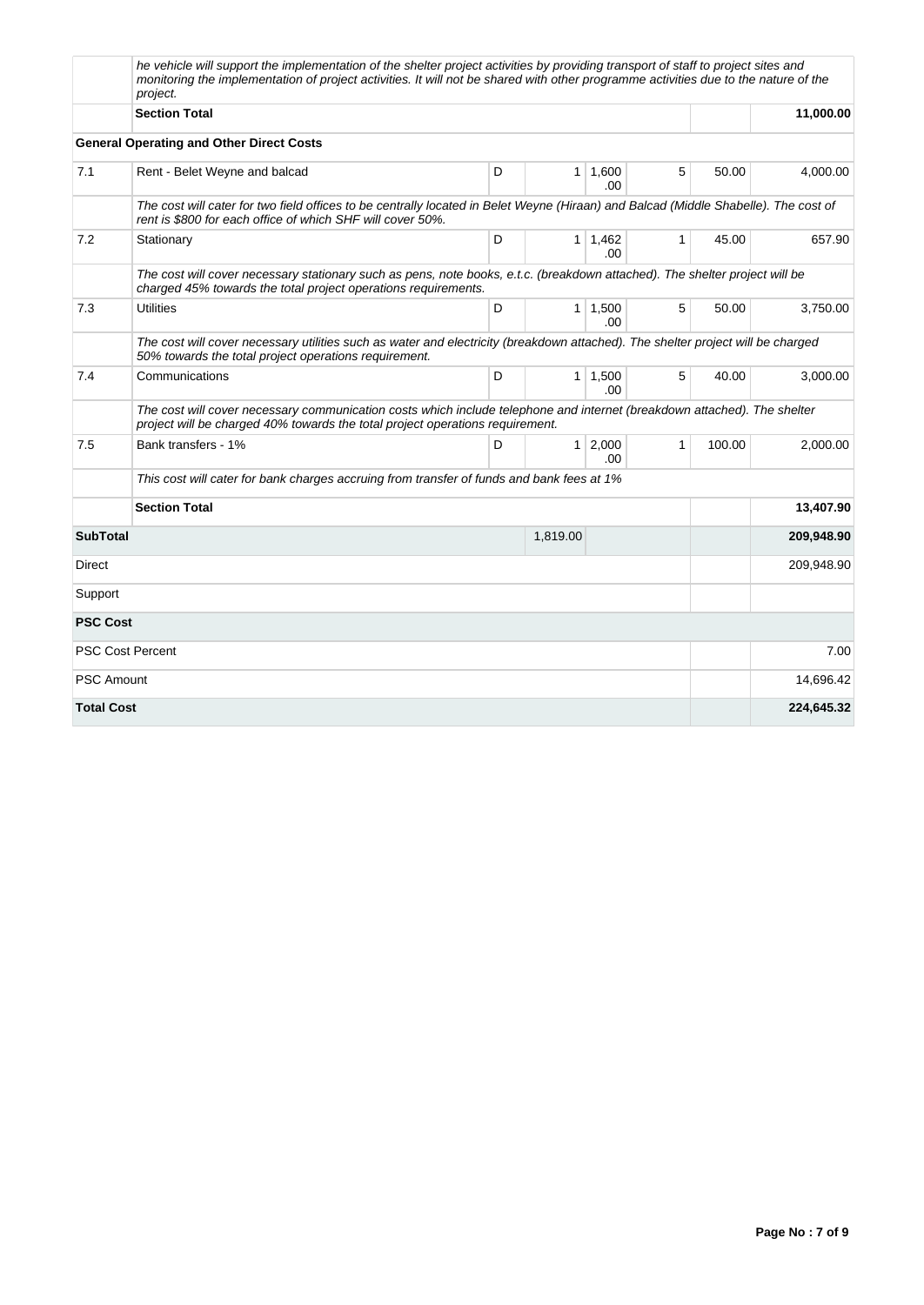# **Project Locations**

| <b>Location</b>                      | <b>Estimated</b><br>percentage<br>of budget<br>for each<br><b>location</b> | <b>Estimated number of beneficiaries</b><br>for each location |       |                             |  | <b>Activity Name</b>                                                                                                                                                                                                                                                                                                                                                                                                                                                                                                                                                                                                                                                                                                                                                                                                                                                                                                                                                                                                                                                                                                                                                                                                                                                                                                                                                                                                                                                                                                                                          |
|--------------------------------------|----------------------------------------------------------------------------|---------------------------------------------------------------|-------|-----------------------------|--|---------------------------------------------------------------------------------------------------------------------------------------------------------------------------------------------------------------------------------------------------------------------------------------------------------------------------------------------------------------------------------------------------------------------------------------------------------------------------------------------------------------------------------------------------------------------------------------------------------------------------------------------------------------------------------------------------------------------------------------------------------------------------------------------------------------------------------------------------------------------------------------------------------------------------------------------------------------------------------------------------------------------------------------------------------------------------------------------------------------------------------------------------------------------------------------------------------------------------------------------------------------------------------------------------------------------------------------------------------------------------------------------------------------------------------------------------------------------------------------------------------------------------------------------------------------|
|                                      |                                                                            | <b>Men</b>                                                    | Women | <b>Boys   Girls   Total</b> |  |                                                                                                                                                                                                                                                                                                                                                                                                                                                                                                                                                                                                                                                                                                                                                                                                                                                                                                                                                                                                                                                                                                                                                                                                                                                                                                                                                                                                                                                                                                                                                               |
| Hiraan -> Belet Weyne -><br>Matabaan |                                                                            | 50 1,080                                                      |       | 1,620 1,350 1,350           |  | 5,400 Activity 1.1.1 : SYPD will hold community<br>consultations with leaders, local communities<br>and authorities during the beneficiary<br>identification and registration to identify the most<br>vulnerable people and register 1800 households<br>(10,800 people) for NFIs distribution.<br>Activity 1.1.2 : SYPD will give out cash vouchers<br>to 10,800 registered beneficiaries (3,240)<br>women, 2,160 men, 2,700 girls and 2,700 boys)<br>that will enable them the redeem NFIs worth \$80<br>estimated to include 2 blankets, 2 mats, plastic<br>sheeting, 15 ltr. bucket, 800 grms bar soap,<br>sanitary cloth and a kitchen set.<br>Activity 1.1.3 : SYPD will carry out post<br>distribution after every NFIs voucher distribution<br>monitoring to monitor beneficiary acquisition of<br>the appropriate NF is and monitor the<br>implementation progression of the project<br>Activity 1.1.4 : SYPD will conduct market survey<br>and analysis by visiting the markets in Belet<br>Weyne and Balcad districts to asses their<br>functionality and availability of appropriate NFIs.<br>The survey will determine the effective modality<br>of distribution to be adopted during the project<br>implementation.<br>Activity 1.1.5 : SYPD will select 60 participants<br>(30 people from each district) to be trained on the<br>appropriate use of NFIs and DRR/self-reliance.<br>The team to comprise of 30 women and 30 men<br>will also be in charge of dispute resolution and<br>project committees during the project<br>implementation. |
| Middle Shabelle -> Balcad            |                                                                            | 50 1,080                                                      |       | 1,620 1,350 1,350           |  | 5,400 Activity 1.1.1 : SYPD will hold community<br>consultations with leaders, local communities<br>and authorities during the beneficiary<br>identification and registration to identify the most<br>vulnerable people and register 1800 households<br>(10,800 people) for NFIs distribution.<br>Activity 1.1.2 : SYPD will give out cash vouchers<br>to 10,800 registered beneficiaries (3,240<br>women, 2,160 men, 2,700 girls and 2,700 boys)<br>that will enable them the redeem NFIs worth \$80<br>estimated to include 2 blankets, 2 mats, plastic<br>sheeting, 15 ltr. bucket, 800 grms bar soap,<br>sanitary cloth and a kitchen set.<br>Activity 1.1.3 : SYPD will carry out post<br>distribution after every NFIs voucher distribution<br>monitoring to monitor beneficiary acquisition of<br>the appropriate NFis and monitor the<br>implementation progression of the project<br>Activity 1.1.4 : SYPD will conduct market survey<br>and analysis by visiting the markets in Belet<br>Weyne and Balcad districts to asses their<br>functionality and availability of appropriate NFIs.<br>The survey will determine the effective modality<br>of distribution to be adopted during the project<br>implementation.<br>Activity 1.1.5 : SYPD will select 60 participants<br>(30 people from each district) to be trained on the<br>appropriate use of NFIs and DRR/self-reliance.<br>The team to comprise of 30 women and 30 men<br>will also be in charge of dispute resolution and<br>project committees during the project<br>implementation.   |

**Documents**

| <b>Category Name</b>     | Document Description                |
|--------------------------|-------------------------------------|
| Signed Project documents | SIGEND - GA - SYPD-SHELTER 4580.pdf |